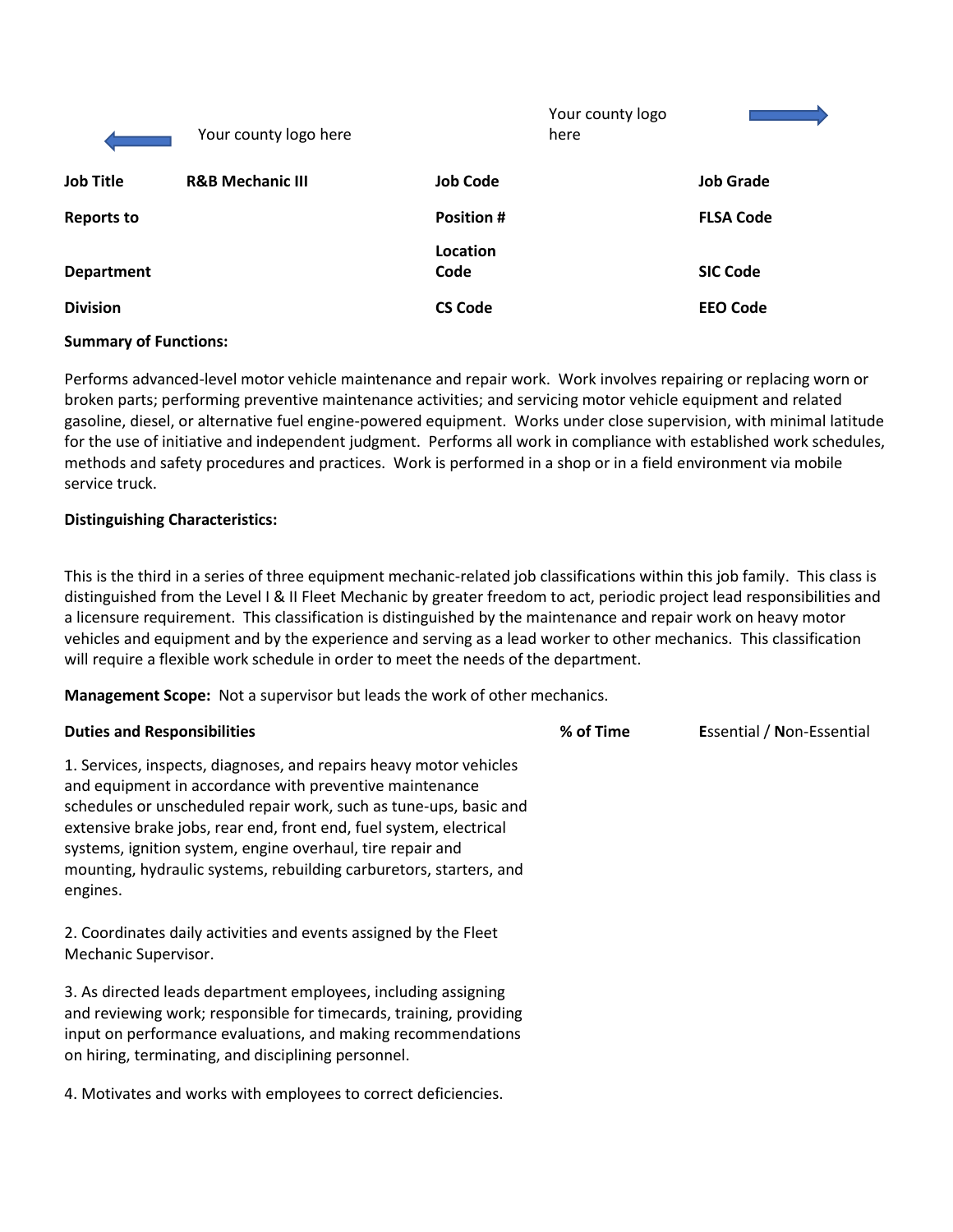5. Repairs drive trains, including engine overhauls, transmission rebuilds, and clutch replacements.

6. Repairs and maintains vehicle air conditioning units and cooling systems, including radiators, compressors, water pumps, thermostats, belts, etc.

7. Troubleshoots and repairs vehicle ignition and electrical systems, including wiring, solenoid relays, alternators, etc.

8. As assigned substitutes for immediate supervisor or co-workers during temporary absences by performing delegated duties sufficient to maintain continuity of normal operations.

9. Commits self to providing excellent customer service and demonstrate commitment through cooperative team and individual efforts.

10. Performs other job-related duties as assigned.

### **Minimum Qualifications**

Education, Experience and Training:

Graduation from an accredited high school or GED Program **AND** Six (6) years of work-related experience. **OR;** 

Any combination of education and experience that has been achieved and is equivalent to the stated education and experience and required knowledge, skills, and abilities sufficient to successfully perform the duties and responsibilities of this job.

#### Licenses, Registrations, Certifications, or Special Requirements:

Must possess and maintain a valid class A or B CDL with an acceptable driving history. Requires Texas vehicle inspector license. Requires FEMA NICS 100, 200, 700 and 800 certifications.

Preferred:

- \* Welding experience.
- \* Automotive Service Excellence (ASE) Certification.
- \* Three (3) years of diesel engine experience, training, or Certification.

# **Knowledge, Skills & Abilities:**

#### **Knowledge of:**

\* Advanced mechanical process and techniques used in the inspection, repair and maintenance of gasoline and diesel automotive equipment and construction machinery.

\* Advanced knowledge on the inspection, process and repairs of automotive and heavy equipment HVAC systems.

\* Advanced knowledge of the construction, operation, and maintenance of light, medium, and heavy-duty motorized equipment.

\* Advanced knowledge and the processes to inspect and repair hydraulic and electrical equipment.

\* Demonstrated efficient use diagnostic equipment and software.

\* Computer equipment to include word processing, spreadsheets, databases, and a variety of software packages.

\* Federal, State, Local and County applicable laws, rules, regulations, guidelines; and applicable automotive/ equipment standards and procedures.